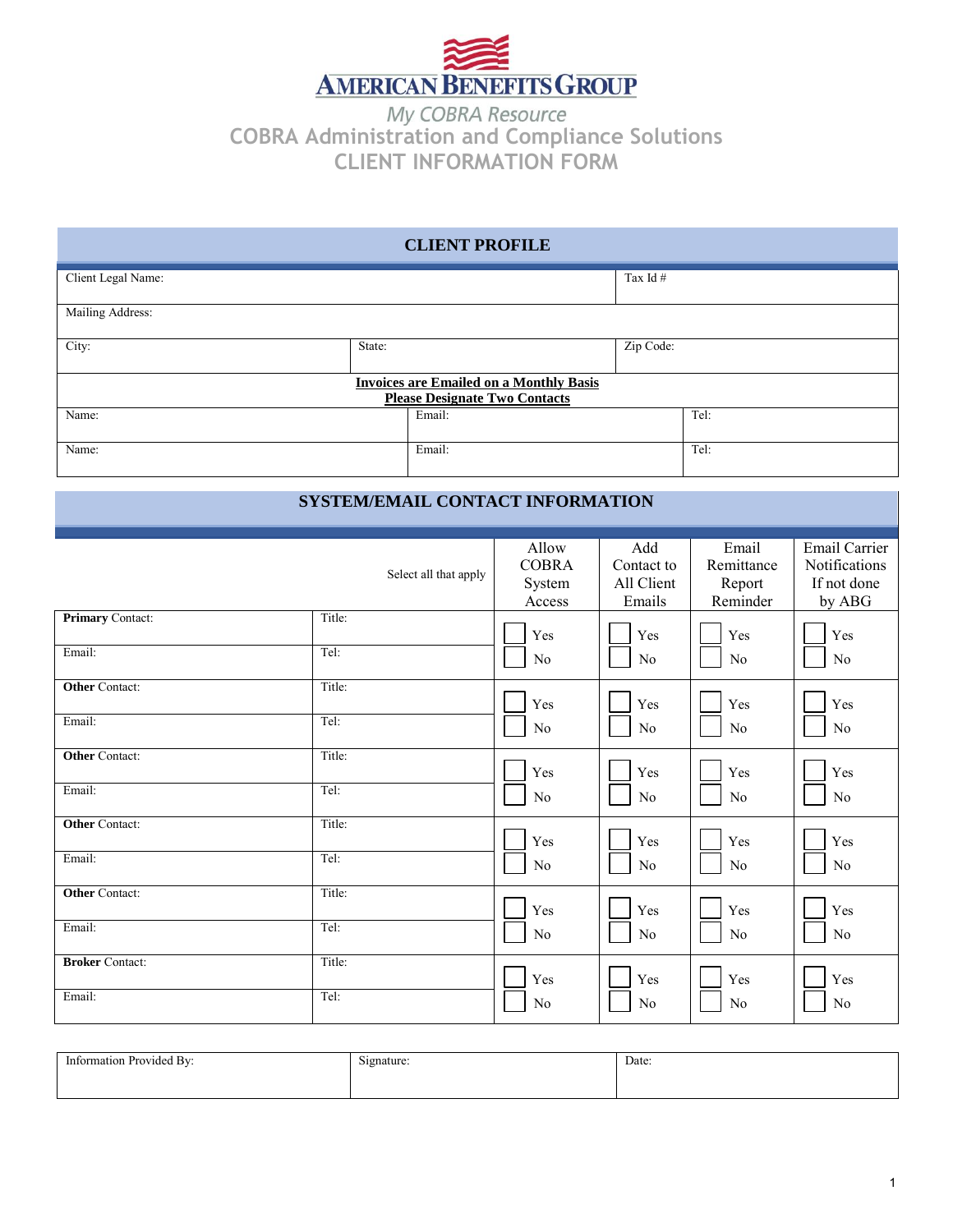# **SET UP QUESTIONNAIRE & OTHER SERVICES**

| Is Group in Open Enrollment?                                                                                                                    | $\Box$ Yes – Date OE ends:                                                                         | $\Box$ No |
|-------------------------------------------------------------------------------------------------------------------------------------------------|----------------------------------------------------------------------------------------------------|-----------|
|                                                                                                                                                 | If Yes, Duplicate and fill out Plan Information Form for Prior/Current Plan Year and New Plan Year |           |
| Total Number of Benefit Eligible Employees                                                                                                      |                                                                                                    |           |
|                                                                                                                                                 |                                                                                                    |           |
| Total Number of Active <b>Employees Enrolled</b> in Benefits (Please provide Census on<br>Active Employees tab of Member Gathering Spreadsheet) |                                                                                                    |           |
| # of Active COBRA Members – List on QB Tab of Member Gathering Form                                                                             |                                                                                                    |           |
| $#$ of Pending <b>COBRA</b> Members – List on QB Tab of Member Gathering Form                                                                   |                                                                                                    |           |

| Who Will Notify Carrier of COBRA Reinstatements and<br><b>Terminations?</b> $-$ (if ABG- please make sure this service is selected on the Service<br>Agreement and complete the Carrier Information Form on page 10 of this packet) | $\Box$ ABG | $\sqcap$ Client | Broker |
|-------------------------------------------------------------------------------------------------------------------------------------------------------------------------------------------------------------------------------------|------------|-----------------|--------|
|-------------------------------------------------------------------------------------------------------------------------------------------------------------------------------------------------------------------------------------|------------|-----------------|--------|

| State Continuation, if Applicable is Handled By                                             | $\Box$ Client                 | $\Box$ ABG          |
|---------------------------------------------------------------------------------------------|-------------------------------|---------------------|
| State Continuation, if Applicable $-$ (confirm details with Carrier)                        | $\Box$ Election Form Required | Automatic Extension |
| If Using Divisions – Are Plans Assigned by Division?                                        | $\Box$ Yes*                   | $\Box$ No           |
| *If yes, please list divisions and plan structure on Divisions tab of Member Gathering Form |                               |                     |

| Are Any Plans Bundled Together? (HRA & Medical/Medical & Dental) |  | $\Gamma$ Yes (List Plans Below) | 7 No |
|------------------------------------------------------------------|--|---------------------------------|------|
|                                                                  |  |                                 |      |
|                                                                  |  |                                 |      |

| For the Qualifying Events Listed Below, When do Benefits Terminate? |                      |
|---------------------------------------------------------------------|----------------------|
| Divorce/Legal Separation $\Box$ End of Month                        | $\Box$ Date of Event |
| Ineligible Dependent $\Box$ End of Month                            | $\Box$ Date of Event |
| Death of Employee $\Box$ End of Month                               | $\Box$ Date of Event |

| Will you be sending EDI Files?                                                                                      | $\bigcap$ Yes | $\Box$ No    |
|---------------------------------------------------------------------------------------------------------------------|---------------|--------------|
| If Applicable, Who Will Be Sending EDI Files?                                                                       | $\Box$ Vendor | $\Box$ Group |
| If Vendor, Name of Vendor:                                                                                          |               |              |
| **Contact Name:                                                                                                     |               |              |
| Contact Email:                                                                                                      |               |              |
| Contact Tel#:                                                                                                       |               |              |
| ** Please have your vendor contact our IT Department – imichael@amben.com– for file specifications and file testing |               |              |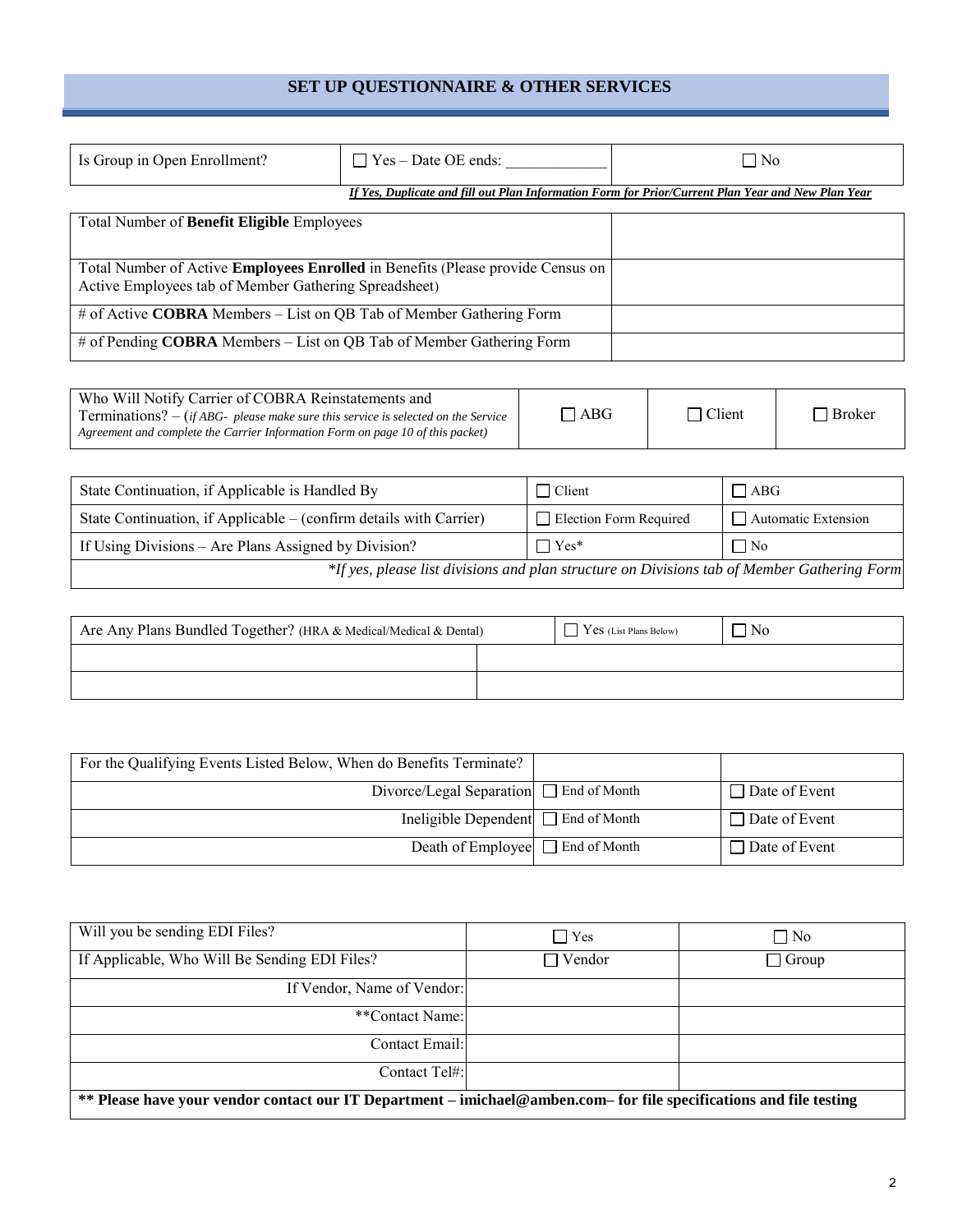# **PLAN INFORMATION**

**Effective** \_\_\_\_\_\_\_\_\_\_\_\_\_\_ **End Date** \_\_\_\_\_\_\_\_\_\_\_\_\_\_

**RATE BASED ON COVERAGE LEVEL: COMPOSITE** 

(Please provide rate for all tiers even if rate is the same)

### **TIER NAME: MONTHLY PREMIUM RATES:**

| Member Only       |  |
|-------------------|--|
| $Member + Spouse$ |  |
| Member $+1$ Child |  |

Member + Children

Member + Family

### **OR**

Age of Employee with Coverage Levels\* (attach/submit Excel spreadsheet)

 $\Box$  Age of Employee/Spouse & # of Children\* (attach/submit Excel spreadsheet)

ACA Rates\*-Age of Employee/Spouse, Adult Children, # of Children **–** (attach/submit Excel spreadsheet)

#### **\*Age Determined By:**

 $\Box$  Birthday – rate changes 1<sup>st</sup> of the month following birthday

 $\Box$  Birthday as of Plan Premium Start – rate changes based on age at time of renewal

### **Date Termination of Coverage Becomes Effective:**

□ End of Month

□ Date of Termination/Date of COBRA Event

 $\Box$  Wash/Roll-31<sup>st</sup> of previous month if term 1/-15

Or  $1<sup>st</sup>$  of next month if term  $16<sup>th</sup>$ -31st

**Insured Type:** □ Fully □ Self

**Does the Plan Offer to Convert to Individual Plan At the End of COBRA?**  $\Box$  Yes  $\Box$  No

## **CARRIER INFORMATION:**

Carrier Name

Plan Name: (HMO, PPO) \_\_\_\_\_\_\_\_\_\_\_\_\_\_\_\_\_\_\_\_\_\_\_\_\_\_\_\_\_\_

Plan or Group #

| <b>Medical/Prescription Drug Benefit</b>                     |                                                                                |  |
|--------------------------------------------------------------|--------------------------------------------------------------------------------|--|
|                                                              | End Date                                                                       |  |
|                                                              | <b>RATE BASED ON COVERAGE LEVEL: COMPOSITE</b>                                 |  |
| (Please provide rate for all tiers even if rate is the same) |                                                                                |  |
| <b>TIER NAME:</b>                                            | MONTHLY PREMIUM RATES:                                                         |  |
| Member Only                                                  |                                                                                |  |
| $Member + Spouse$                                            |                                                                                |  |
| Member $+1$ Child                                            |                                                                                |  |
| Member $+$ Children                                          |                                                                                |  |
| Member $+$ Family                                            |                                                                                |  |
| <b>OR</b>                                                    |                                                                                |  |
| spreadsheet)                                                 | □ Age of Employee with Coverage Levels* (attach/submit Excel                   |  |
| spreadsheet)                                                 | $\Box$ Age of Employee/Spouse & # of Children* (attach/submit Excel            |  |
| Children - (attach/submit Excel spreadsheet)                 | □ ACA Rates*-Age of Employee/Spouse, Adult Children, # of                      |  |
| *Age Determined By:                                          |                                                                                |  |
|                                                              | $\Box$ Birthday – rate changes 1 <sup>st</sup> of the month following birthday |  |
| at time of renewal                                           | Birthday as of Plan Premium Start – rate changes based on age                  |  |
| <b>Date Termination of Coverage Becomes Effective:</b>       |                                                                                |  |
| $\exists$ End of Month                                       |                                                                                |  |
|                                                              | $\Box$ Date of Termination/Date of COBRA Event                                 |  |
|                                                              | Wash/Roll-31 <sup>st</sup> of previous month if term $1/-15$                   |  |
|                                                              | Or $1st$ of next month if term $16th$ -31st                                    |  |

**Insured Type:** □ Fully □ Self

**Does the Plan Offer to Convert to Individual Plan At the End of COBRA?**  $\Box$  Yes  $\Box$  No

#### **CARRIER INFORMATION:**

Carrier Name

Plan Name: (HMO, PPO) \_\_\_\_\_\_\_\_\_\_\_\_\_\_\_\_\_\_\_\_\_\_\_\_\_\_\_\_\_\_

Plan or Group #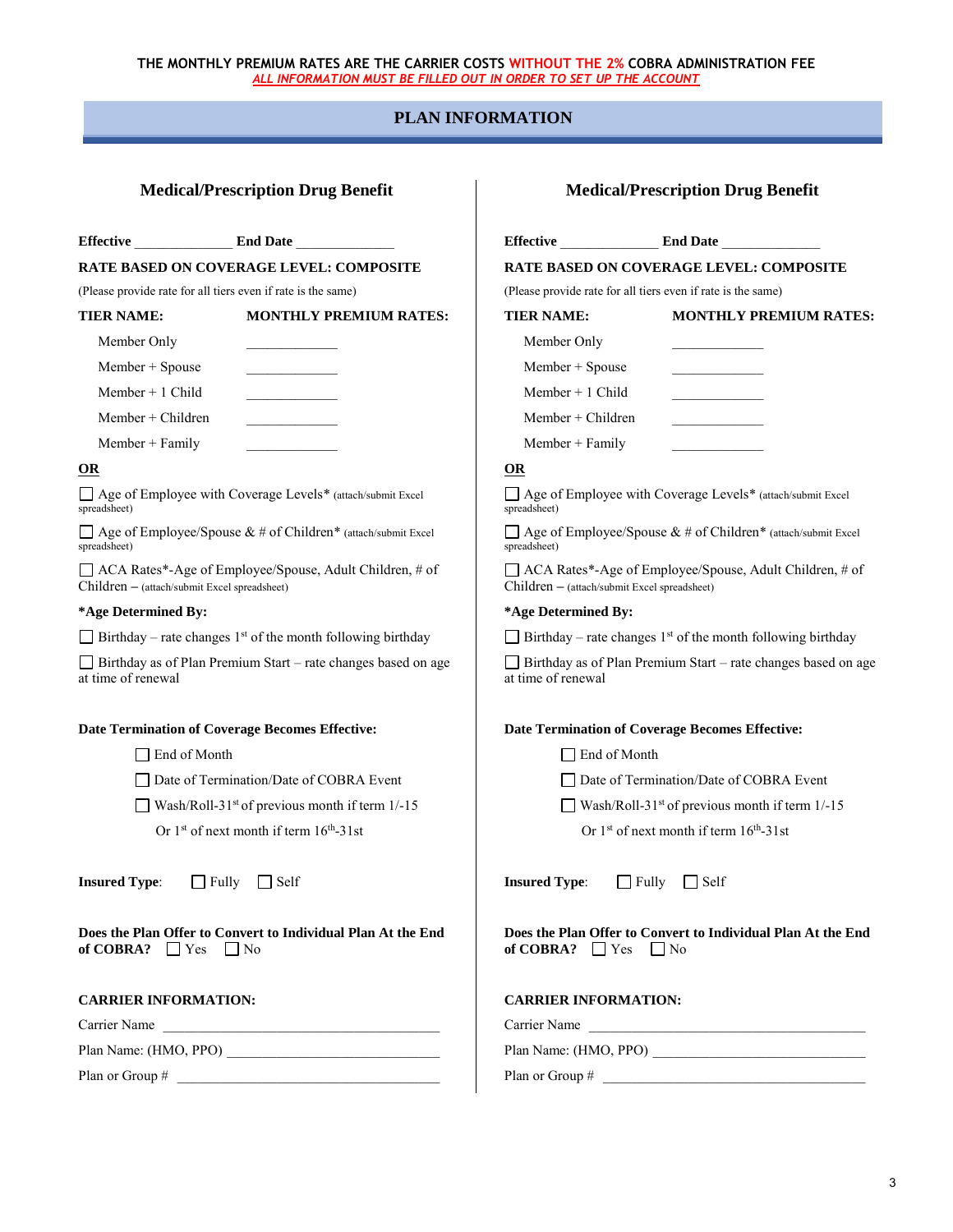| <b>Medical/Prescription Drug Benefit</b>                     |                                                                                                                       | <b>Vision Benefit</b>                                         |                                                                                                           |
|--------------------------------------------------------------|-----------------------------------------------------------------------------------------------------------------------|---------------------------------------------------------------|-----------------------------------------------------------------------------------------------------------|
|                                                              | Effective End Date                                                                                                    |                                                               | Effective End Date                                                                                        |
| <b>RATE BASED ON COVERAGE LEVEL: COMPOSITE</b>               |                                                                                                                       |                                                               | <b>RATE BASED ON COVERAGE LEVEL: COMPOSITE</b>                                                            |
| (Please provide rate for all tiers even if rate is the same) |                                                                                                                       | (Please provide rate for all tiers even if rate is the same)  |                                                                                                           |
| <b>TIER NAME:</b>                                            | <b>MONTHLY PREMIUM RATES:</b>                                                                                         | <b>TIER NAME:</b>                                             | <b>MONTHLY PREMIUM RATES:</b>                                                                             |
| Member Only                                                  |                                                                                                                       | Member Only                                                   |                                                                                                           |
| Member + Spouse                                              |                                                                                                                       | Member + Spouse                                               |                                                                                                           |
| Member $+1$ Child                                            | <u> La Carlo de Carlo de la Carlo de la Carlo de la Carlo de la Carlo de la Carlo de la Carlo de la Carlo de la C</u> | Member $+1$ Child                                             |                                                                                                           |
| $Member + Children$                                          | <u> 1990 - John Barn Barn, amerikansk politiker</u>                                                                   | $Member + Children$                                           | <u> 1990 - Johann Barbara, martin a</u>                                                                   |
| Member + Family                                              |                                                                                                                       | $Member + Family$                                             |                                                                                                           |
| OR                                                           |                                                                                                                       |                                                               |                                                                                                           |
| spreadsheet)                                                 | □ Age of Employee with Coverage Levels* (attach/submit Excel                                                          |                                                               |                                                                                                           |
| spreadsheet)                                                 | $\Box$ Age of Employee/Spouse & # of Children* (attach/submit Excel                                                   | $\Box$ End of Month                                           | Date Termination of Coverage Becomes Effective:                                                           |
| Children - (attach/submit Excel spreadsheet)                 | □ ACA Rates*-Age of Employee/Spouse, Adult Children, # of                                                             |                                                               | □ Date of Termination/Date of COBRA Event<br>Wash/Roll-31 <sup>st</sup> of previous month if term $1/-15$ |
| *Age Determined By:                                          |                                                                                                                       |                                                               | Or $1st$ of next month if term $16th$ -31st                                                               |
|                                                              | $\Box$ Birthday – rate changes 1 <sup>st</sup> of the month following birthday                                        |                                                               |                                                                                                           |
| at time of renewal                                           | Birthday as of Plan Premium Start - rate changes based on age                                                         | <b>Insured Type:</b>                                          | $\Box$ Fully $\Box$ Self                                                                                  |
| $\Box$ End of Month                                          | Date Termination of Coverage Becomes Effective:<br>□ Date of Termination/Date of COBRA Event                          | of COBRA? $\Box$ Yes $\Box$ No<br><b>CARRIER INFORMATION:</b> | Does the Plan Offer to Convert to Individual Plan At the End                                              |
|                                                              | Wash/Roll-31 <sup>st</sup> of previous month if term $1/-15$                                                          |                                                               | Carrier Name                                                                                              |
|                                                              | Or $1st$ of next month if term $16th - 31$ st                                                                         |                                                               | Plan Name: (HMO, PPO)                                                                                     |
| <b>Insured Type:</b>                                         | $\Box$ Fully $\Box$ Self                                                                                              | Plan or Group #                                               |                                                                                                           |
| of COBRA? $\Box$ Yes $\Box$ No                               | Does the Plan Offer to Convert to Individual Plan At the End                                                          |                                                               |                                                                                                           |
| <b>CARRIER INFORMATION:</b>                                  |                                                                                                                       |                                                               |                                                                                                           |
|                                                              | Carrier Name                                                                                                          |                                                               |                                                                                                           |
|                                                              |                                                                                                                       |                                                               |                                                                                                           |
|                                                              |                                                                                                                       |                                                               |                                                                                                           |

4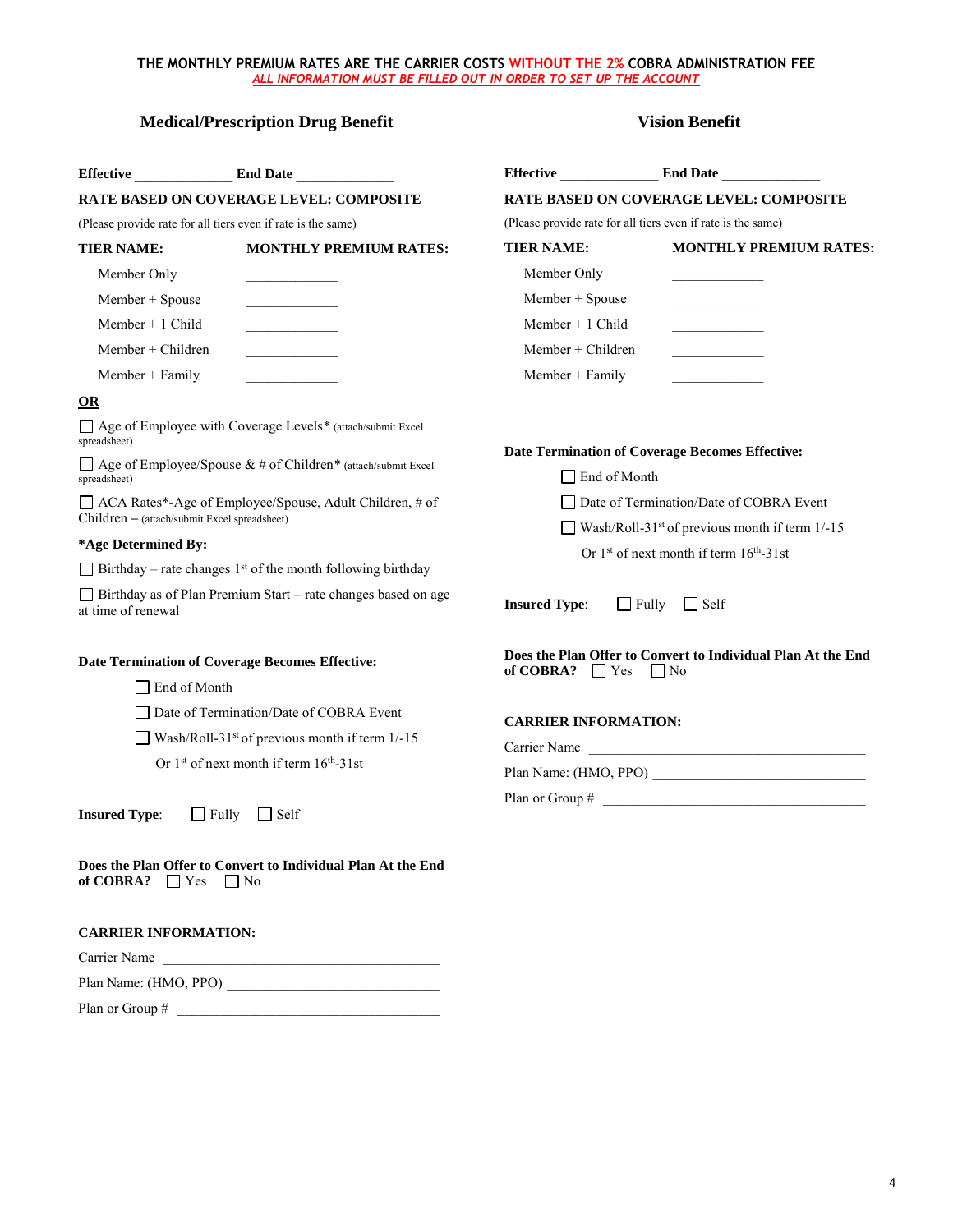| Effective End Date                                                                                     |                                                |                                           |                                                                       |  |
|--------------------------------------------------------------------------------------------------------|------------------------------------------------|-------------------------------------------|-----------------------------------------------------------------------|--|
|                                                                                                        |                                                |                                           |                                                                       |  |
|                                                                                                        | <b>RATE BASED ON COVERAGE LEVEL: COMPOSITE</b> |                                           | <b>RATE BASED ON COVERAGE LEVEL: COMPOSITE</b>                        |  |
| (Please provide rate for all tiers even if rate is the same)                                           |                                                |                                           | (Please provide rate for all tiers even if rate is the same)          |  |
| <b>TIER NAME:</b>                                                                                      | <b>MONTHLY PREMIUM RATES:</b>                  | <b>TIER NAME:</b>                         | <b>MONTHLY PREMIUM RATES:</b>                                         |  |
| Member Only                                                                                            |                                                | Member Only                               |                                                                       |  |
| Member + Spouse                                                                                        | the control of the control of the              | Member + Spouse                           |                                                                       |  |
| Member $+1$ Child                                                                                      |                                                | Member $+1$ Child                         | <u> 1990 - John Barn Barn, amerikansk politiker</u>                   |  |
| $Member + Children$                                                                                    |                                                | $Member + Children$                       |                                                                       |  |
| $Member + Family$                                                                                      |                                                | Member + Family                           |                                                                       |  |
| <b>Date Termination of Coverage Becomes Effective:</b>                                                 |                                                |                                           | Date Termination of Coverage Becomes Effective:                       |  |
| $\Box$ End of Month                                                                                    |                                                | $\Box$ End of Month                       |                                                                       |  |
|                                                                                                        | Date of Termination/Date of COBRA Event        | □ Date of Termination/Date of COBRA Event |                                                                       |  |
| Wash/Roll-31 <sup>st</sup> of previous month if term 1/-15                                             |                                                |                                           | Wash/Roll-31 <sup>st</sup> of previous month if term $1/-15$          |  |
| Or 1 <sup>st</sup> of next month if term 16 <sup>th</sup> -31st                                        |                                                |                                           | Or 1 <sup>st</sup> of next month if term 16 <sup>th</sup> -31st       |  |
| <b>Insured Type:</b>                                                                                   | $\Box$ Fully $\Box$ Self                       | <b>Insured Type:</b>                      | $\Box$ Fully $\Box$ Self                                              |  |
| Does the Plan Offer to Convert to Individual Plan At the End<br>of COBRA?<br>$ $   Yes<br>$\vert$   No |                                                | of COBRA? $\Box$ Yes                      | Does the Plan Offer to Convert to Individual Plan At the End<br>∣ ∣No |  |
| <b>CARRIER INFORMATION:</b>                                                                            |                                                | <b>CARRIER INFORMATION:</b>               |                                                                       |  |
| Carrier Name                                                                                           |                                                | Carrier Name                              |                                                                       |  |
|                                                                                                        |                                                |                                           |                                                                       |  |
|                                                                                                        |                                                |                                           |                                                                       |  |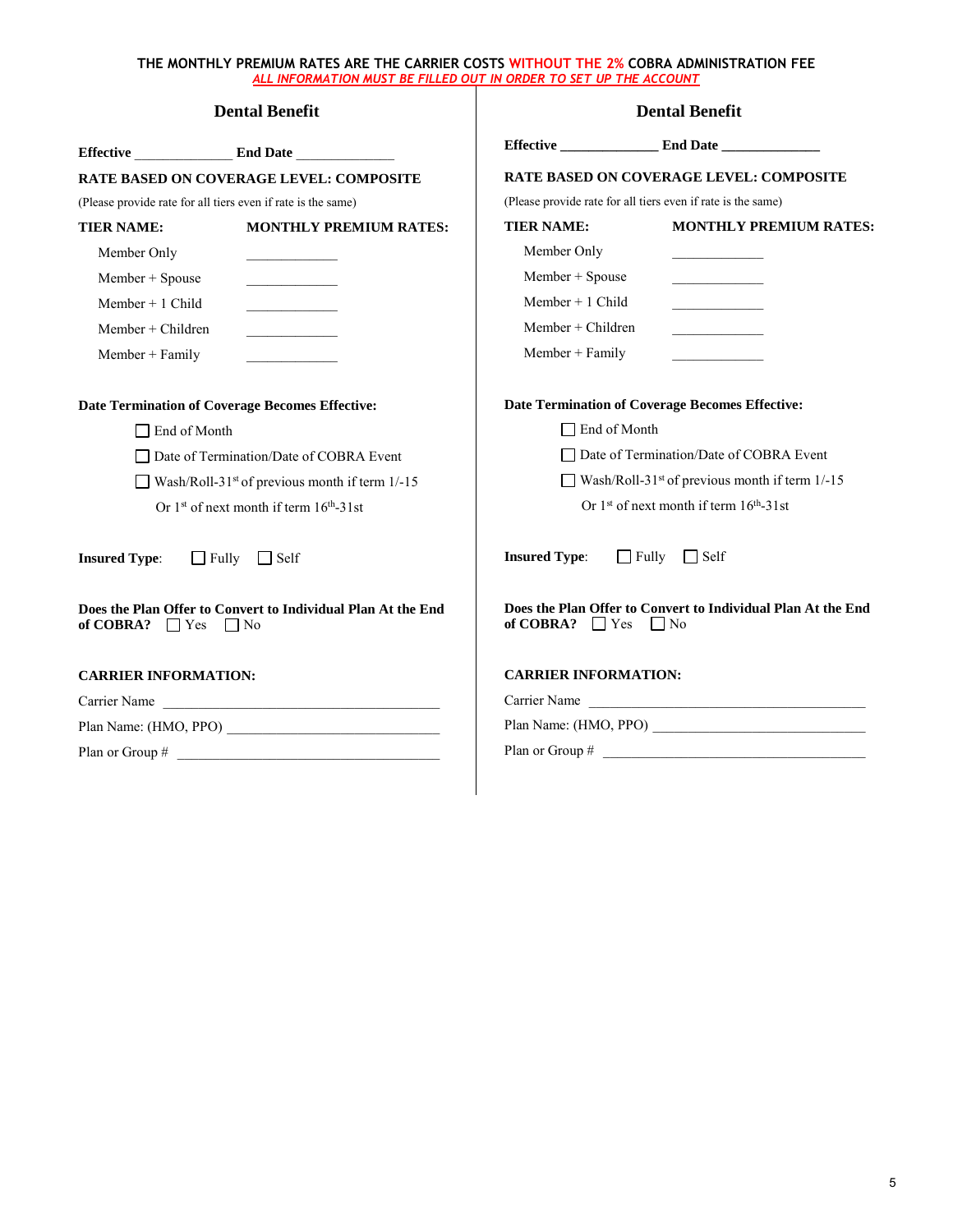| <b>Health Reimbursement Account (HRA) Benefit</b>            |                                                                                        | <b>Health Reimbursement Account (HRA) Benefit</b> |                                                                            |  |
|--------------------------------------------------------------|----------------------------------------------------------------------------------------|---------------------------------------------------|----------------------------------------------------------------------------|--|
| Plan Year Start Date                                         |                                                                                        | Plan Year Start Date                              |                                                                            |  |
| <b>Plan Year End Date</b>                                    |                                                                                        | Plan Year End Date                                |                                                                            |  |
|                                                              | Is this HRA linked to a Health Plan? $\Box$ Yes $\Box$ No                              |                                                   | Is this HRA linked to a Health Plan? $\Box$ Yes $\Box$ No                  |  |
|                                                              |                                                                                        |                                                   | If yes; Name of Health Plan                                                |  |
|                                                              | Are the rates bundled with the medical plan? $\Box$ Yes $\Box$ No                      |                                                   | Are the rates bundled with the medical plan? $\Box$ Yes $\Box$ No          |  |
| noted otherwise by Employer                                  | Please note: 1 <sup>st</sup> year HRA plan rates are calculated as listed below unless | noted otherwise by Employer                       | Please note: 1st year HRA plan rates are calculated as listed below unless |  |
| Total Amt of Benefit x .73 divided by $12 =$ monthly premium |                                                                                        |                                                   | Total Amt of Benefit x .73 divided by $12 =$ monthly premium               |  |
| <b>TIER NAME:</b>                                            | <b>MONTHLY PREMIUM RATES:</b>                                                          | <b>TIER NAME:</b>                                 | <b>MONTHLY PREMIUM RATES:</b>                                              |  |
| Individual Only                                              |                                                                                        | Individual Only                                   |                                                                            |  |
| Individual $+1$                                              |                                                                                        | Individual $+1$                                   |                                                                            |  |
| Individual $+$ Family                                        |                                                                                        | Individual $+$ Family                             |                                                                            |  |
| <b>Flat Rate</b>                                             | the control of the control of                                                          | <b>Flat Rate</b>                                  |                                                                            |  |
| Other                                                        | (attach copy of rates)                                                                 | Other                                             | (attach copy of rates)                                                     |  |
|                                                              | <b>Date Termination of Coverage Becomes Effective:</b>                                 |                                                   | <b>Date Termination of Coverage Becomes Effective:</b>                     |  |
| $\Box$ End of Month                                          |                                                                                        | $\Box$ End of Month                               |                                                                            |  |
| □ Date of Termination/Date of COBRA Event                    |                                                                                        | □ Date of Termination/Date of COBRA Event         |                                                                            |  |
| $\Box$ 15 <sup>th</sup> or 31 <sup>st</sup> (WashRoll Rule)  |                                                                                        |                                                   | $\Box$ 15 <sup>th</sup> or 31 <sup>st</sup> (WashRoll Rule)                |  |
| ADMINISTRATOR'S INFORMATION:                                 |                                                                                        | <b>ADMINISTRATOR'S INFORMATION:</b>               |                                                                            |  |
|                                                              |                                                                                        |                                                   | Plan Administrator                                                         |  |
| Plan Name                                                    |                                                                                        |                                                   | Plan Name                                                                  |  |
|                                                              |                                                                                        |                                                   |                                                                            |  |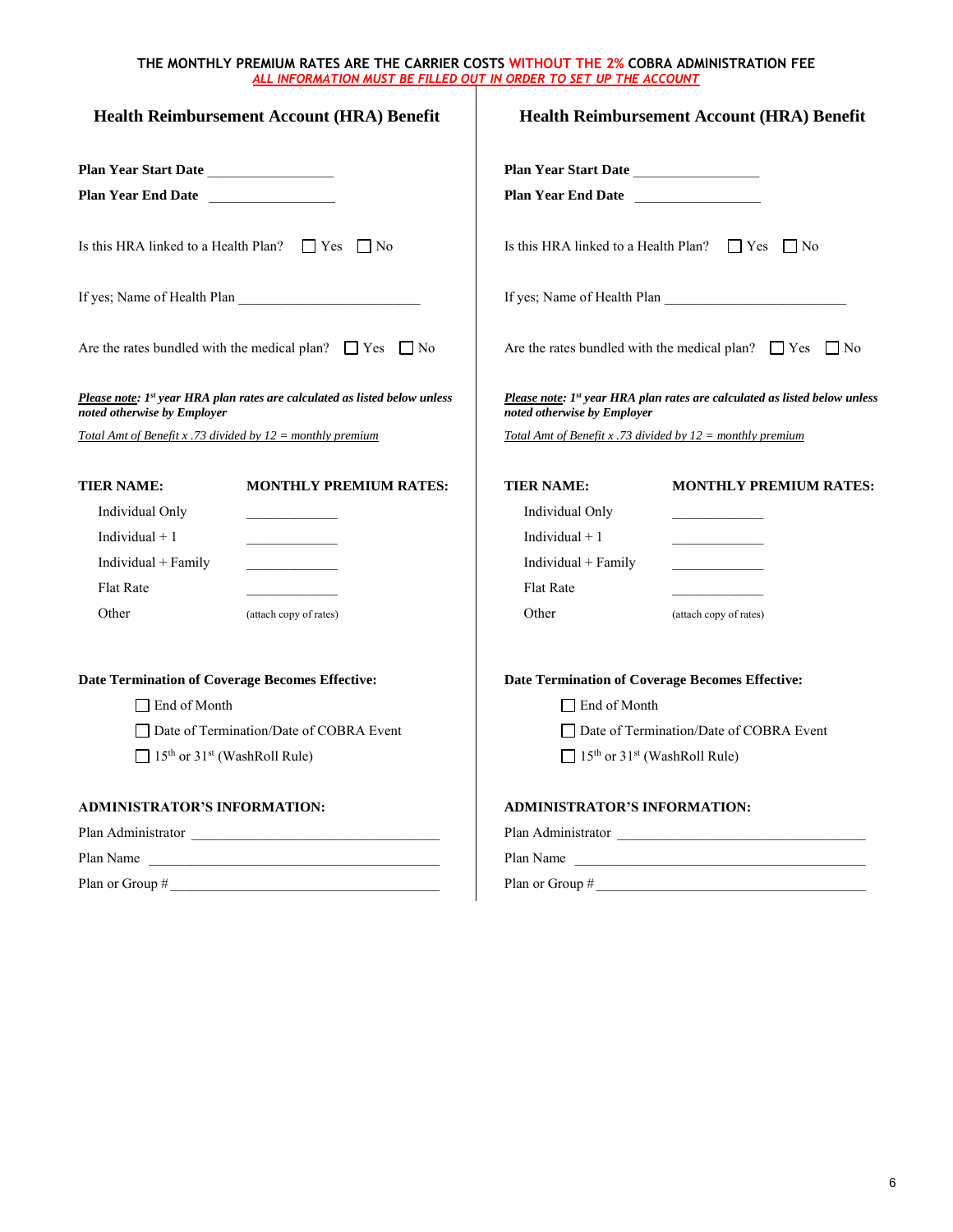# **Health FSA Benefit (Cafeteria Plan Year)**

**Plan Year Start Date** \_\_\_\_\_\_\_\_\_\_\_\_\_\_\_\_\_\_ **Plan Year End Date** \_\_\_\_\_\_\_\_\_\_\_\_\_\_\_\_\_\_

### **ADMINISTRATOR'S INFORMATION:**

Plan Administrator

Plan Name

Plan or Group  $\#$ 

|                                              | Effective End Date                                                             |
|----------------------------------------------|--------------------------------------------------------------------------------|
|                                              | <b>RATE BASED ON COVERAGE LEVEL: COMPOSITE</b>                                 |
|                                              | (Please provide rate for all tiers even if rate is the same)                   |
| <b>TIER NAME:</b>                            | <b>MONTHLY PREMIUM RATES:</b>                                                  |
| Member Only                                  |                                                                                |
| Member + Spouse                              |                                                                                |
| Member $+1$ Child                            |                                                                                |
| $Member + Children$                          |                                                                                |
| $Member + Family$                            |                                                                                |
| OR                                           |                                                                                |
| spreadsheet)                                 | □ Age of Employee with Coverage Levels* (attach/submit Excel                   |
| spreadsheet)                                 | $\Box$ Age of Employee/Spouse & # of Children* (attach/submit Excel            |
| Children - (attach/submit Excel spreadsheet) | □ ACA Rates*-Age of Employee/Spouse, Adult Children, # of                      |
| *Age Determined By:                          |                                                                                |
|                                              | $\Box$ Birthday – rate changes 1 <sup>st</sup> of the month following birthday |
| at time of renewal                           | Birthday as of Plan Premium Start - rate changes based on age                  |
|                                              | <b>Date Termination of Coverage Becomes Effective:</b>                         |
| $\Box$ End of Month                          |                                                                                |
|                                              | Date of Termination/Date of COBRA Event                                        |
|                                              | Wash/Roll-31 <sup>st</sup> of previous month if term $1/-15$                   |
|                                              | Or $1st$ of next month if term $16th - 31$ st                                  |
|                                              | <b>Insured Type:</b> □ Fully □ Self                                            |
| of COBRA? $\Box$ Yes $\Box$ No               | Does the Plan Offer to Convert to Individual Plan At the End                   |
| <b>CARRIER INFORMATION:</b>                  |                                                                                |
|                                              | Carrier Name                                                                   |
|                                              |                                                                                |
|                                              |                                                                                |
|                                              |                                                                                |

**Other Benefit**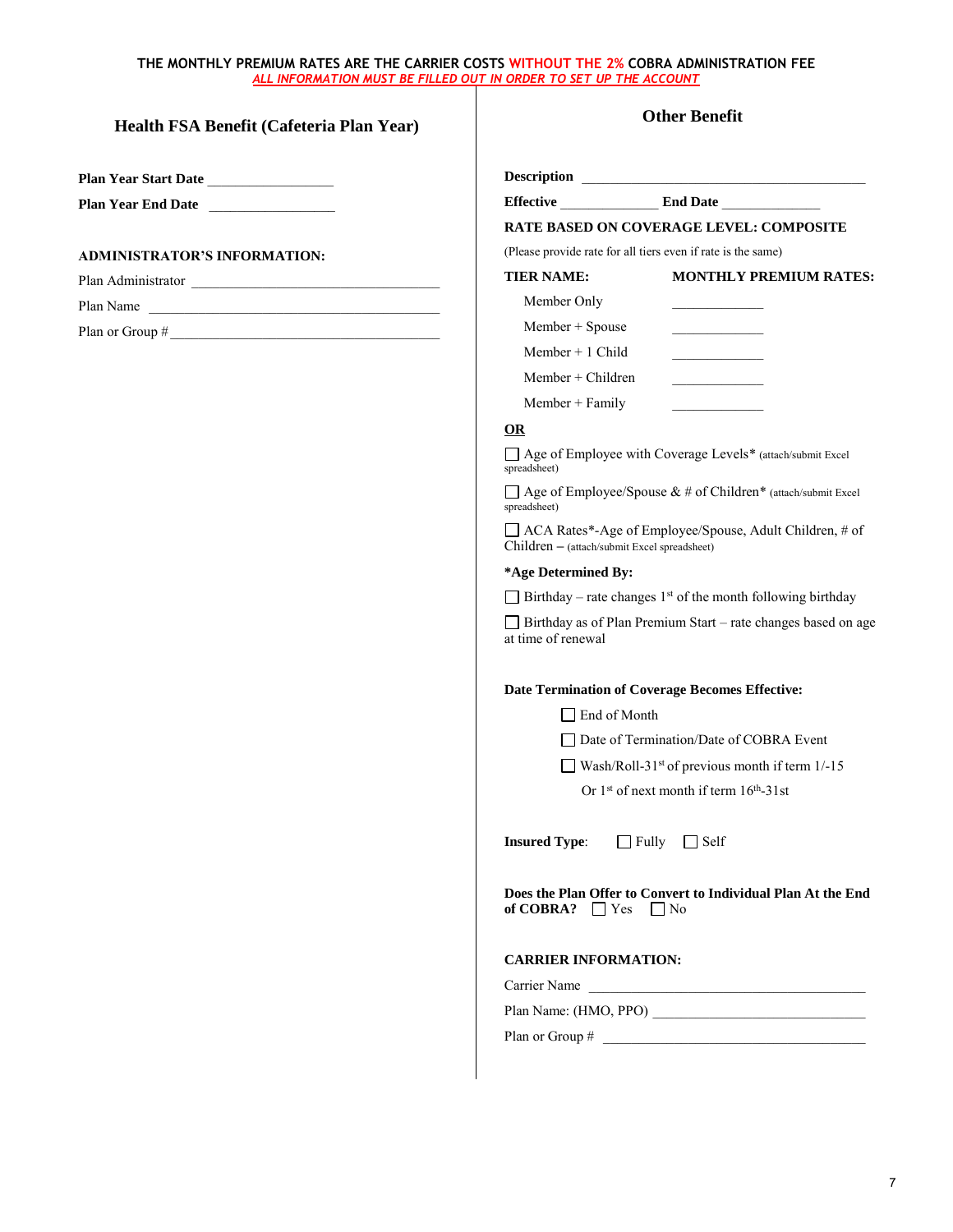# **Other Benefit**

|                                                              | <b>RATE BASED ON COVERAGE LEVEL: COMPOSITE</b>                                 |  |
|--------------------------------------------------------------|--------------------------------------------------------------------------------|--|
| (Please provide rate for all tiers even if rate is the same) |                                                                                |  |
| <b>TIER NAME:</b>                                            | <b>MONTHLY PREMIUM RATES:</b>                                                  |  |
| Member Only                                                  |                                                                                |  |
| $Member + Spouse$                                            |                                                                                |  |
| Member $+1$ Child                                            |                                                                                |  |
| $Member + Children$                                          |                                                                                |  |
| $Member + Family$                                            |                                                                                |  |
| OR                                                           |                                                                                |  |
| spreadsheet)                                                 | □ Age of Employee with Coverage Levels* (attach/submit Excel                   |  |
| spreadsheet)                                                 | $\Box$ Age of Employee/Spouse & # of Children* (attach/submit Excel            |  |
| Member Specific Rate                                         |                                                                                |  |
| Children – (attach/submit Excel spreadsheet)                 | ACA Rates*-Age of Employee/Spouse, Adult Children, # of                        |  |
| *Age Determined By:                                          |                                                                                |  |
|                                                              | $\Box$ Birthday – rate changes 1 <sup>st</sup> of the month following birthday |  |
| at time of renewal                                           | □ Birthday as of Plan Premium Start – rate changes based on age                |  |
| Date Termination of Coverage Becomes Effective:              |                                                                                |  |
| ∣ End of Month                                               |                                                                                |  |
|                                                              | Date of Termination/Date of COBRA Event                                        |  |
| Wash/Roll-31 <sup>st</sup> of previous month if term $1/-15$ |                                                                                |  |
|                                                              | Or 1 <sup>st</sup> of next month if term 16 <sup>th</sup> -31st                |  |
| <b>Insured Type:</b> □ Fully □ Self                          |                                                                                |  |
| of COBRA? $\Box$ Yes $\Box$ No                               | Does the Plan Offer to Convert to Individual Plan At the End                   |  |
| <b>CARRIER INFORMATION:</b>                                  |                                                                                |  |
| Carrier Name                                                 |                                                                                |  |
|                                                              | Plan Name: (HMO, PPO)                                                          |  |

Plan or Group #

# **COBRA Eligible Benefits Include:**

- Medical Plans
- Dental Plans
- Vision Plans
- Employee Assistance Plans
- Flexible Spending Accounts (FSA)
- Health Reimbursement Account (HRA)
- Discount Programs
- Disease-specific policies that provide medical treatments (e.g., cancer)
- Some Wellness Programs
- Prescription Drug Plans
- Hearing care
- Treatment programs and clinics maintained by the employer (except first aid care provided free of charge to employees during working hours)

Please Note: HSAs – Health Savings Accounts and Dependent Care are not COBRA eligible plans.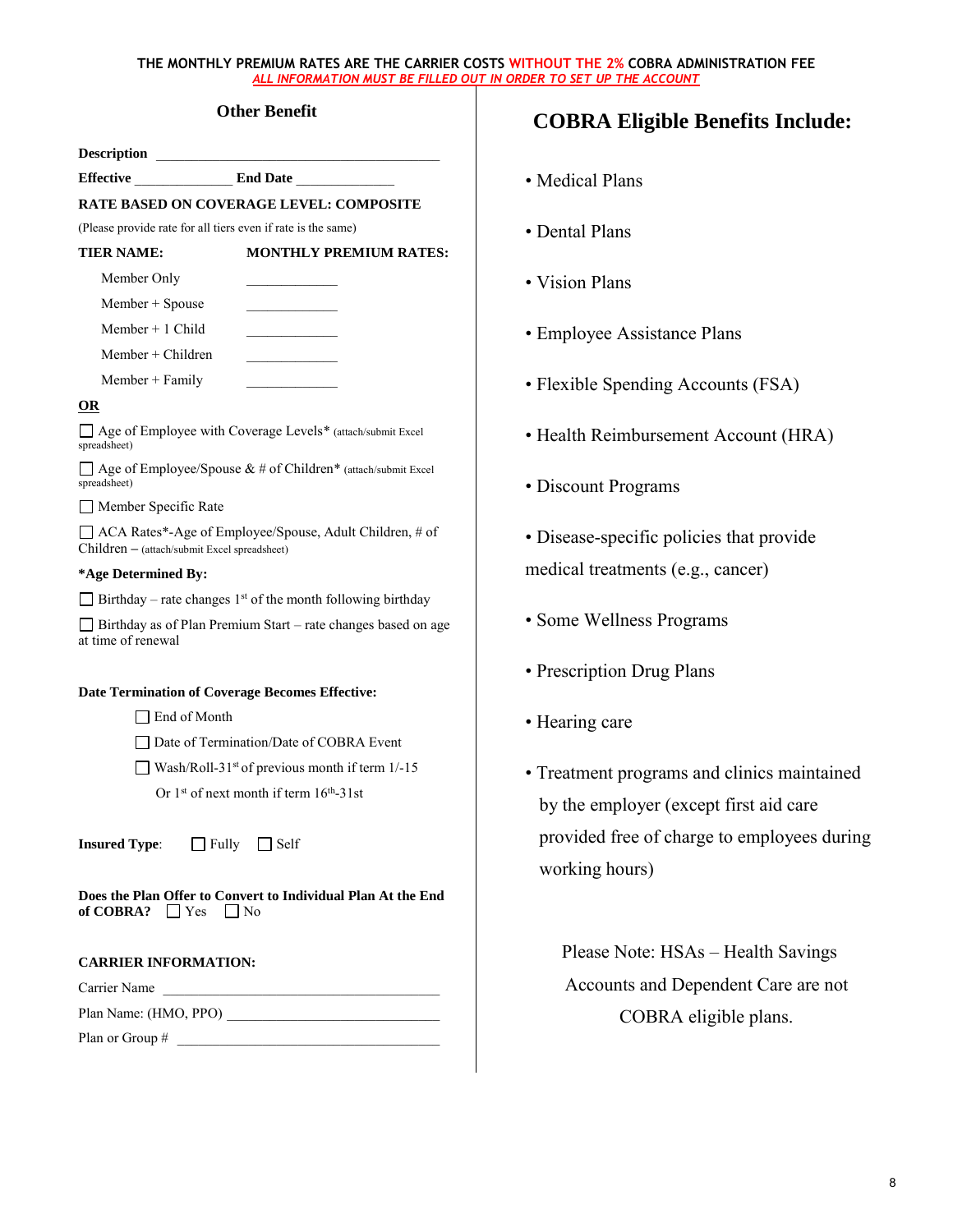# **COBRA DIRECT DEPOSIT AUTHORIZATION FORM**

This authorizes American Benefits Group to send credit entries (and appropriate debit and adjustment entries), electronically or by any other commercially accepted method, to the account indicated below. This authorizes the financial institution holding the account to post all such entries. We agree that the ACH transactions authorized herein shall comply with all applicable U.S. Law.

The company agrees to monthly verify the funds deposited agree to the **monthly COBRA Remittance report minus the monthly Refund report** that is posted to the COBRA system and to notify American Benefits Groups of any discrepancies.

This authorization is to remain in effect until American Benefits Group has received written notification from an authorized representative of the company.

| <b>REQUEST</b>           |                                            |                                            |  |
|--------------------------|--------------------------------------------|--------------------------------------------|--|
| <b>ADD</b> Authorization | <b>CANCEL</b> Authorization*<br>Effective: | <b>CHANGE</b> Authorization*<br>Effective: |  |

\*When cancelling or changing your account information, please note we need to receive form at least 15 days prior to the 10<sup>th</sup> of the month of your request.

| <b>BANK ACCOUNT INFORMATION</b> |          |         |                |
|---------------------------------|----------|---------|----------------|
| Client name                     |          |         |                |
| Account $#$                     |          |         |                |
| Account type                    | Checking | Savings | General Ledger |
| Bank routing number             |          |         |                |

| <b>AUTHORIZATION</b> |  |  |
|----------------------|--|--|
| Authorized signature |  |  |
| Print name           |  |  |
| Title                |  |  |
| Email                |  |  |
| Date                 |  |  |

Please return completed form to: American Benefits Group

PO Box 1209 Northampton, Ma 01061-1209 Fax: 413-584-2561 – Email: [cobrasupport@amben.com](mailto:cobrasupport@amben.com)

| <b>DO NOT WRITE BELOW THIS LINE -ABG Use Only</b> |  |  |
|---------------------------------------------------|--|--|
| Completed By                                      |  |  |
| Date                                              |  |  |